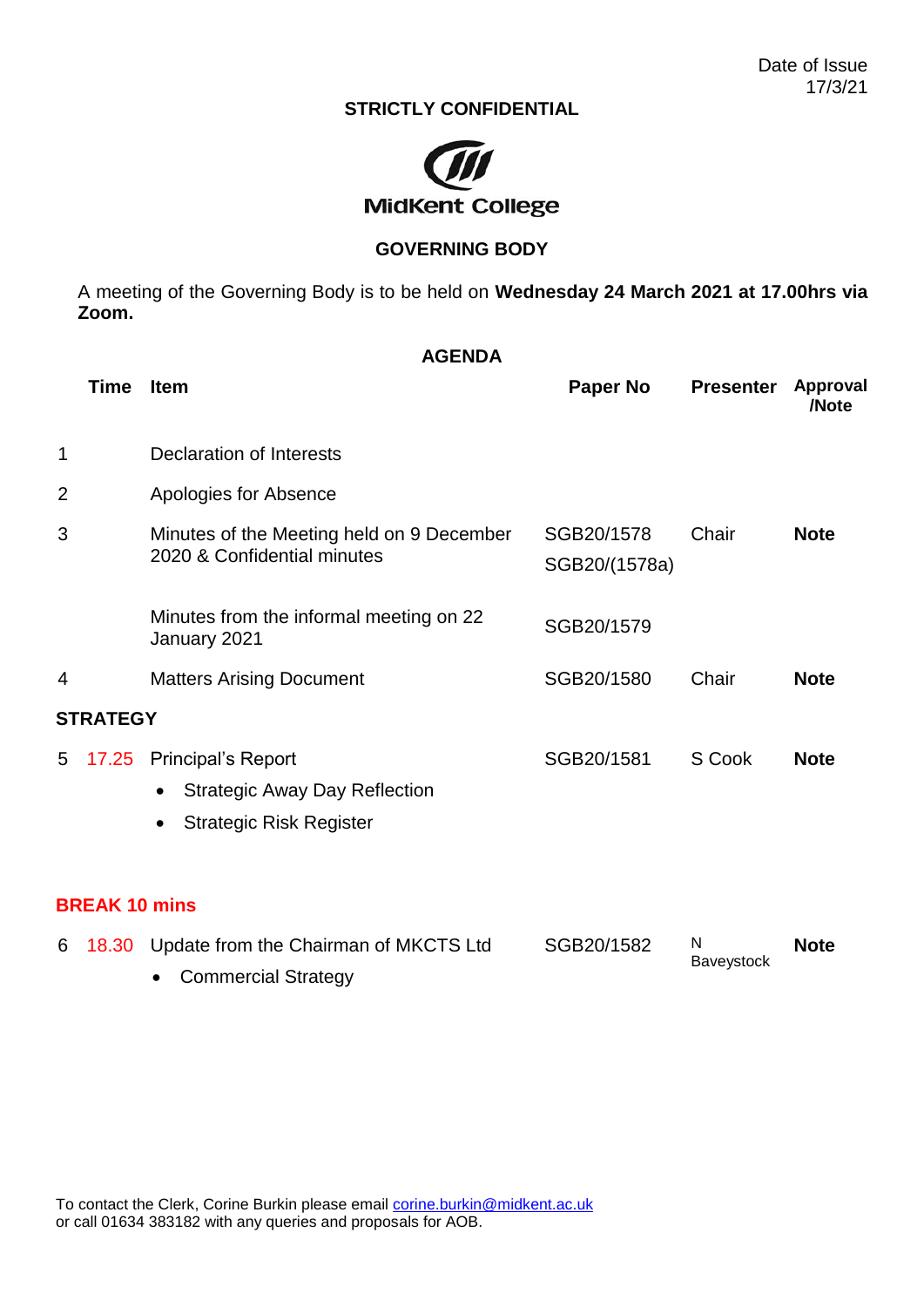## **SCRUTINY – Committee Items**

| 7  |          | 18.45 Search & Governance Committee 26 January<br>2021                                   | SGB20/1583 | C Reynolds            | Note &<br><b>Approve</b> |
|----|----------|------------------------------------------------------------------------------------------|------------|-----------------------|--------------------------|
|    |          | Terms of Reference for approval                                                          | SGB20/1583 |                       |                          |
|    |          | Second term for approval<br>٠                                                            |            |                       |                          |
|    |          | Committee membership<br>recommendation                                                   |            |                       |                          |
| 8  |          | Risk & Audit Committee 2 February 2021                                                   | SGB20/1584 | C Reynolds            | Note &<br>approval       |
|    |          | H&S Annual Report for approval<br>$\bullet$                                              | SGB20/1584 |                       |                          |
|    |          | Risk Registers available on BI<br>٠                                                      |            |                       |                          |
|    |          | Request change of name to Group R&A<br>$\bullet$<br>Committee                            |            |                       |                          |
|    |          | Internal & External Auditor Tender - gain<br>$\bullet$<br>delegated authority to appoint |            |                       |                          |
| 9  |          | Finance & General Purposes Committee 3<br>March 2021                                     | SGB29/1585 | A Currie              | Note &<br><b>Approve</b> |
|    |          | Summary of Accounts to end of January<br>2021 for MKCTS & MKC                            | SGB20/1585 |                       |                          |
| 10 |          | Quality, Teaching and Learning Committee 9<br>March 2021                                 | SGB20/1586 | M Blanning            | Note &<br><b>Approve</b> |
|    |          | <b>GOVERNANCE - Standing Items</b>                                                       |            |                       |                          |
| 11 |          | 19.00 Policies for approval                                                              |            |                       | <b>Approve</b>           |
|    |          | Health & Safety Policy (R&A)                                                             | SGB20/1587 | C Reynolds            |                          |
|    |          | Group Financial Regulations and<br>Procedures 2020/21 (F&GP)                             | SGB20/1588 | A Currie              |                          |
|    | 12 19.10 | <b>Safeguarding Update</b>                                                               | SGB20/1589 | M Woolston            | <b>Note</b>              |
| 13 |          | 19.25 Any Other Business                                                                 |            |                       |                          |
| 14 |          | Date of Next Meeting                                                                     |            | Wednesday 9 June 2021 |                          |

15 Review of the Meeting